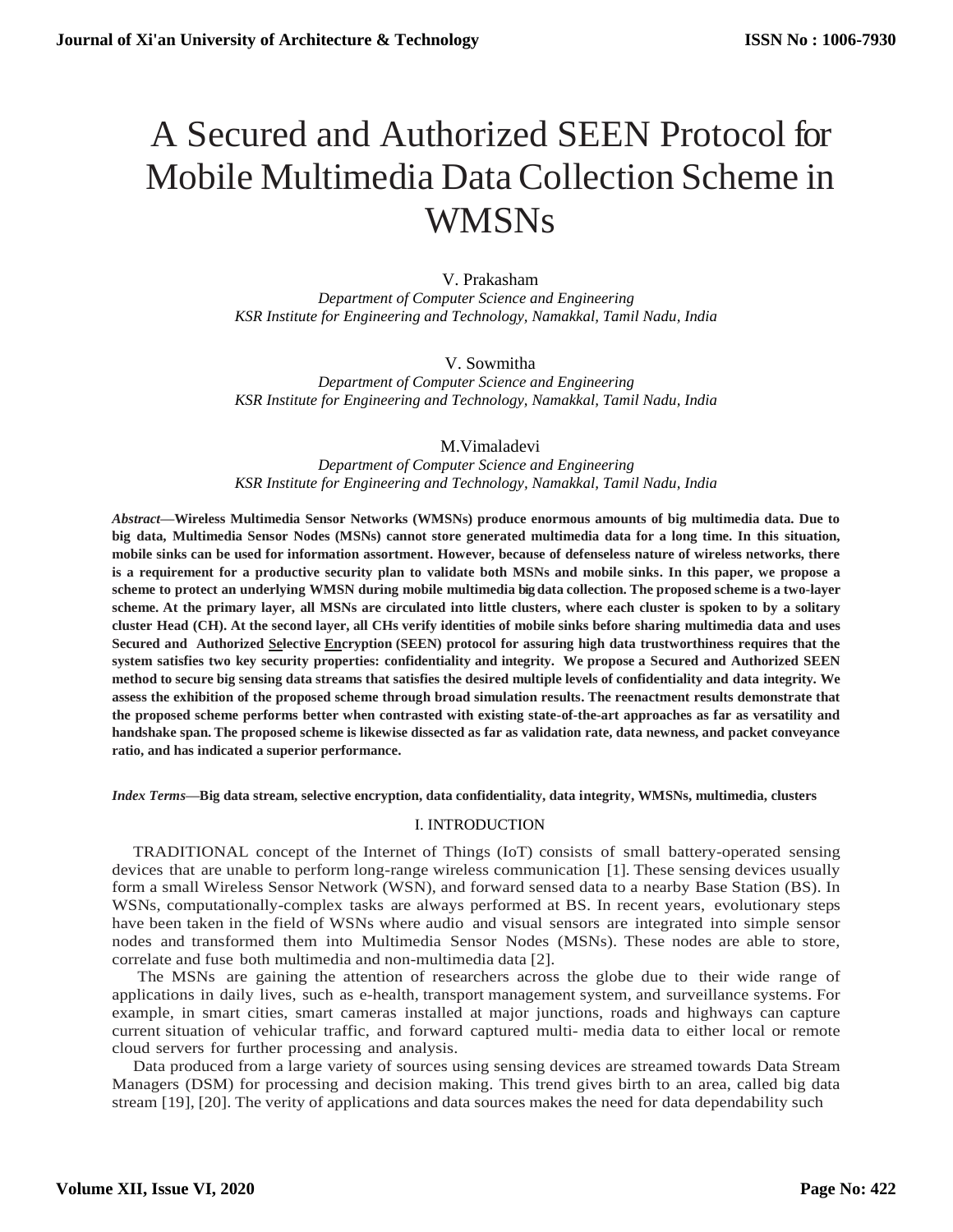that only trustworthy and dependable information is considered for decision making processes. Data security (i.e., more specifically ensuring data integrity and confidentiality) is an efficient and effective procedure to assure data trustworthiness/ dependability, since DSM processes the data streams in near real time and performs the data analytics; the appropriate actions are performed based on the results from the analytics. It is thus important that data trustworthiness is assured during the lifecycle of big data stream processing.

There are different security requirements for different emerging critical applications. Let's consider some applications such as disaster management, terrestrial monitoring, military monitoring, healthcare, cyber physical infrastructure systems, SCADA etc. that are the sources for big data streams [5], [19], [20]. Some applications, including terrestrial monitoring and disaster management, need data integrity so that the system has high confidence in the detected events from stream data processing; confidentiality is not that importantinsuchapplications[4],[6],[8].

#### II. LITERATURE REVIEW

In [5], various user authentication schemes designed for WSNs were reviewed. In this survey, the WSNs in unattended environments are targeted and secure and dependable user authentication mechanisms are analyzed for future research proposals, challenges, and applications. In [6], a study on an adaptive security design for malicious node detection in cluster-based sensor networks was presented. In this study, adaptive security modules are analyzed to improve a secure communication in cluster-based WSNs by protecting them from external malicious nodes using various authentication schemes.

In [7], a cluster-based node authentication scheme was pro- posed for WMSNs. In this plan, clusters are framed utilizing a lightweight mutual authentication mechanism among MSNs and CHs. In [8], a geographic secured routing mechanism was used to authenticate nodes and messages in WMSNs. In this mechanism, a Protected Hash Algorithm v3 (SHA-3) is utilized to limit computational multifaceted nature for authentication purposes. In [9], a user friendly hybrid authentication scheme was proposed for WSNs. In this scheme, mutual authentication and key understanding plans are consolidated utilizing tumultuous maps to limit computational multifaceted nature and ensure client anonymity and mystery passwords. In [10], a compressive sensing based approach for a secure data collection in WSNs was proposed. In this approach, asymmetric semihomomorphic encryption is used to ensure the privacy during data collection, and a sparse compressive matrix is used to reduce computational costs.

In 2005, Stonebraker et al. [11] initially highlighted the eight requirements of real time stream processing which makes stream processing research more challenging and different to batch processing. In 2009, Nehme et al. [12] proposed spotlight architecture to highlight the need for security in data streams and differentiate the security requirements of data (called *data security punctuations*) and query side security policies (called *query security punctuations*). There are a large number of security solutions proposed in the literature to protect data confidentiality and integrity by applying asymmetric and symmetric cryptography solutions [12], [13], [14], [15].In this section, we describe relevant work related to our research under the following three areas: stream processing, data stream security, and security solutions for data confidentiality and integrity.

The main contributions of the paper can be summarized as follows:

●We have developed and designed a novel Secured and Authorized Selective Encryption method (SEEN) to secure and maintain confidentiality of big sensing data streams according to different data sensitivity levels. Our method is based on common shared keys and is initialized and updated by a DSM without requiring retransmission.

●Our proposed model adopts different keys for the three levels of data confidentiality (i.e., no confidentiality, partial confidentiality and strong confidentiality) based on the data sensitivity levels. This model ensures the end-to-end security by protecting data from source device to cloud processinglayer.

#### III. SECURED AND AUTHORIZED SEEN PROTOCOL

In this section, we explain our proposed Secured and Authorized SEEN Protocol for mobile multimedia data collection. A block diagram depicts the operational mechanism of our proposed Secured and Authorized SEEN Protocol is shown in Figure 1. Our proposed Secured and Authorized SEEN Protocol is divided in two layers, i.e., device and mobile sink layers. Clusters are formed at the device layer using a lightweight handshaking mechanism while data is collected from CHs through mobile sinks at the mobile sink layer.

#### *3.1 Secure Cluster Formation*

This phase is divided in two sub-phases, i.e., an election of CHs and a mutual authentication between MSNs and CHs. The CH election is a token-based approach which enables MSNs with highest energy levels to become the CHs. Remaining nodes joins CHs to form clusters and forward data to the elected CHs.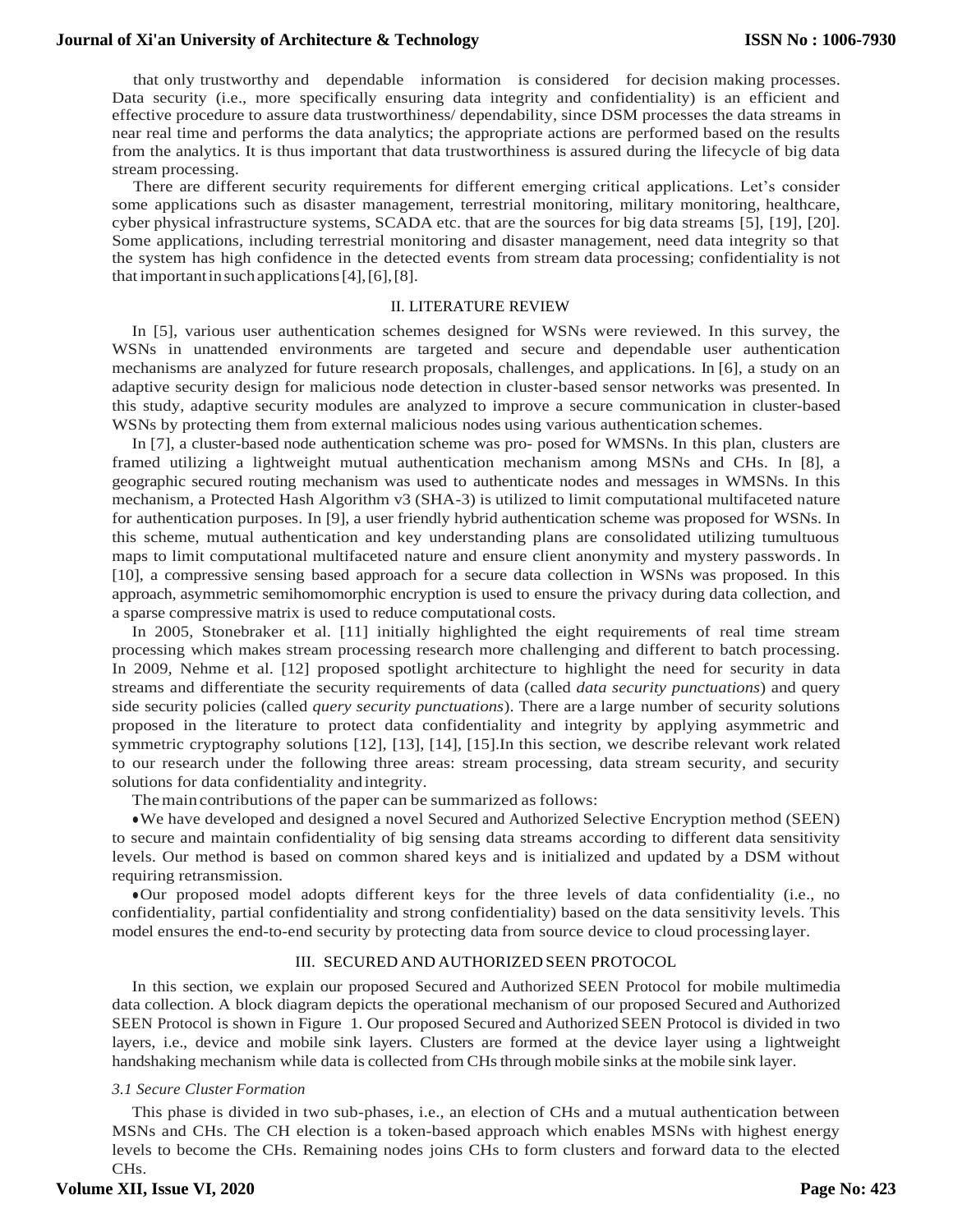

Figure 1:Operational mechanism of Secured and Authorized Selective Encryption (SEEN) protocol

#### *3.2 CH Election*

In our proposed secured and authorized SEEN protocol, a WMSN consists of 500 randomly deployed MSNs. The MSNs with minimum energy levels become members in a cluster while remaining nodes become CHs. The elected CHs are responsible for authentication of member nodes and receiving and forwarding of data to a BS. Each MSN possesses a *Z* and a t. The t is used to exchange control packets i.e., nomination packets (i.e., *p*) and acknowledgment packets (i.e., *ACK*), between the CHs and BS. On the other hand, the *Z* is used to perform mutual authentication inside clusters between the MSNs and CHs.

In the beginning of each simulation round, each  $a_i$  sends a  $p_i$  to BS. Each  $p_i$  contains a's ID (i.e., *i*), secret (i.e.,  $Z_i$ ), and residual energy (i.e.,  $a_e$ ). Upon receiving a  $p_i$ , the BS extracts *i* and  $a_e$  from  $p$  and computes an average energy threshold (i.e., *E*) by using the following equation.

$$
E\mathcal{V}_4 \frac{\mathbf{a}_e}{\sum_{i\neq 1}^{N} N}.
$$

where *N* represents the total number of MSNs in the WMSN. An a*<sup>i</sup>* having energy equal or greater than *E*  is considered eligible to be elected as a CH. An exception may occur at the start of each simulation round when all MSNs have almost the same energy levels. In this case, the election of a CH is based on minor differences in energy values and can go up to four decimal digits. In upcoming simulation rounds, it is possible to have more than one nominee for a CH role. In this case, a CH is selected based on the following rules.a*<sup>e</sup>* should be equal to or greater than*E*. Node a*<sup>i</sup>* is not elected as a CH in past simulation rounds. In the case of same energy levels, nominees in the same geographical location are evaluated based on their previous history of the election.

### *3.3 Mutual Authentication*

In this paper, we propose a Secured and Authorized Selective Encryption method for big data stream which is furnished with key renewability and makes a tradeoff among security, performance and resource utilization. This security method's salient features are as follows:

- Efficient key broadcasting without retransmission;
- Ability to recover the lost keys with a proper detection;
- Seamless key refreshment without interrupting the data streams; and
- Maintain the data confidentiality based on the data sensitivity level.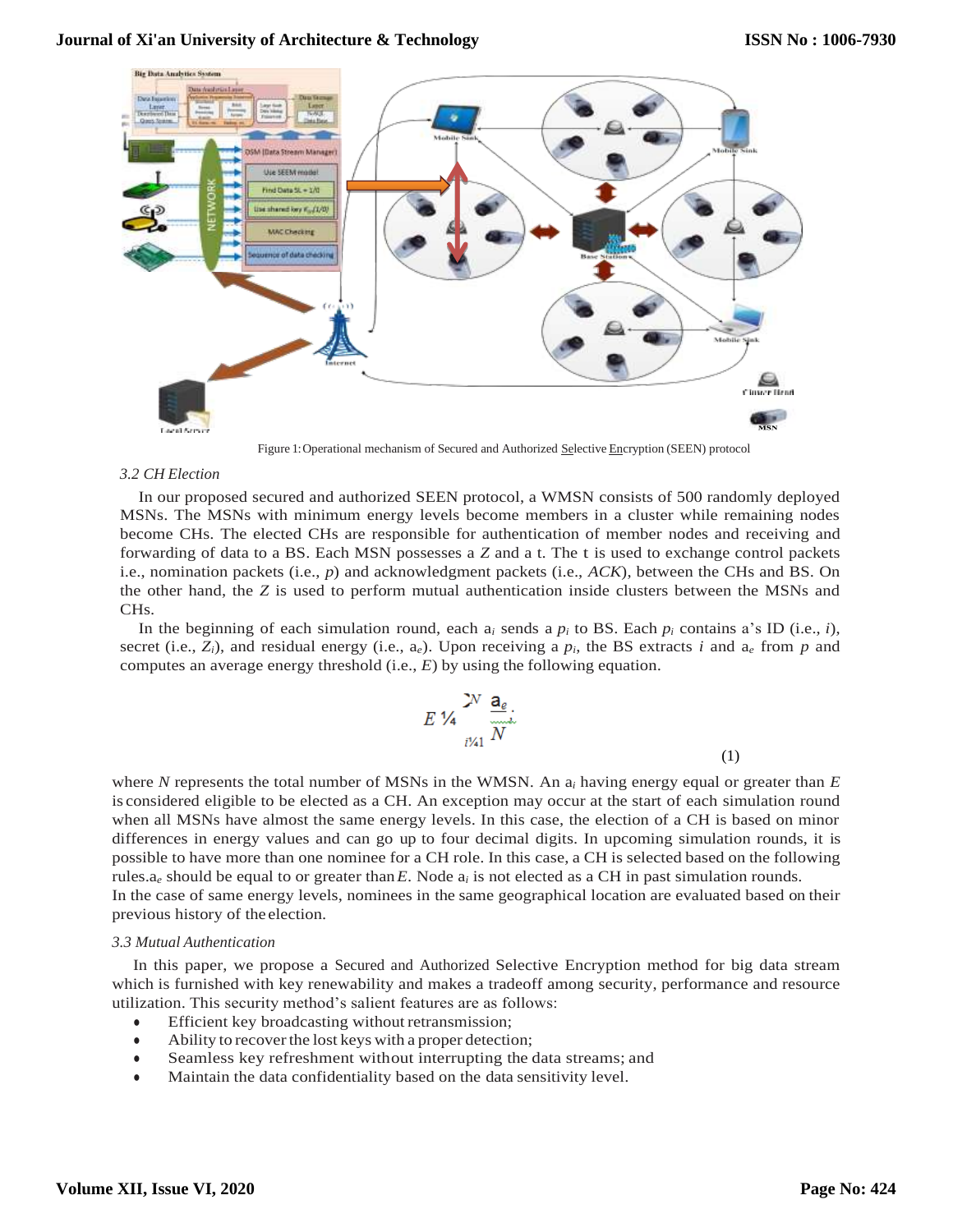## *3.3.1 Initial SystemSetup*

We follow the symmetric key method for the initial system setup because of the limited resource availability at the source sensors [11] as shown in Figure 2. In symmetric key encryption, hashing function need 5.9 mJ and encryption techniques 1.62 mJ whereas in an asymmetric key, RSA-1024 needs 304 mJ to sign and 11.9 mJ to verify and ECDSA-160 needs 22.82 mJ to sign and 45 mJ for verification [11].



Figure 2.: Initial authentication methods with 4 step process

## *3.3.2 Re-Keying*

After this initial key setup phase, the DSM shares the shared secret key with sensors for encryption. For the rekeying process, we follow a LiSP protocol [12] and modify it to make SEEN more data centric instead of communication centric. SEEN uses a key server (KS) at the DSM, that manages the security keys for both strong and weak encryption. We use 128 bit symmetric shared key for strong encryption and 64-bit symmetric key for weak encryption. Shared keys from KS are always chosen to perform the rekeying operation. Along with the shared key, individual sensors are able to perform the hash function as shown in Figure 3.

In order to make the system more secure, the shared key distribution for rekeying must be secure and fault tolerant; where "secure" means to maintain the confidentiality and authenticity and "fault tolerant" implies the capacity to restore the lost shared key  $(K_{SH})$ . In our SEEN method, we always use two kinds of control packets i.e., *UpdateKey* and *RequestKey*. *UpdateKey* is for periodically updating the shared key used by DSM, whereas *RequestKey* is used by sensors when they missed the shared key during the rekeying process.

|  |  | Algorithm 1. Rekeying process |  |
|--|--|-------------------------------|--|
|--|--|-------------------------------|--|

| $t - time$ to rekeying                                                                                                                                 |
|--------------------------------------------------------------------------------------------------------------------------------------------------------|
| $t^{\prime}$ – time to DSM starting the shared key distribution                                                                                        |
| $dt$ – small time before $t$ expires                                                                                                                   |
| 1. At time t: the DSM broadcasts (UpdateKey)<br>UpdateKey, ExsubKsH 61Pk KsH 60PP                                                                      |
| 2. Sensors use the current shared key $(E_{KSH})$ to get the next<br>shared key<br>DESHOKSHOID K KSH 00DD                                              |
| 3. At time dt: If any sensor does not have the next shared key<br>Sensors unicasts to DSM (RequestKey)<br>RequestKey $\sum$ ExsHOSI $k$ $t$ $\dot{t}$  |
| 4. After authentication, the DSM unicasts (UpdateKey)<br>$UpdateKey$ ) $E_{XSH}$ $\Delta K_{SH}$ $\Delta 1$ $\Delta K_{SH}$ $\Delta 0$ $\Delta \Delta$ |

Figure 3: Algorithm for Re-keying process

# *3.3.3 New Node Authentication*

Joining new nodes to the network is a common property of sensor networks. We assume that the source node is initialized by the DSM during the initial deployment [14]. In such cases, source sensors always start the process by authenticating with the DSM to get the current shared key. Sensors use a control packet (i.e., *InitKey*) to start the process. *InitKey* contains the source ID encrypted with the initially deployed secret key i.e.,  $E_k \delta S_j$ <sup>b</sup>. Once the DSM receives the control packet, it checks its authenticity. If the DSM succeeds in the authentication process, then it follows the Initial key setup (from Figure 1) phase to share the current shared key. The DSM uses the current shared key (*KSH*) instead of generating a new key i.e., *KSH*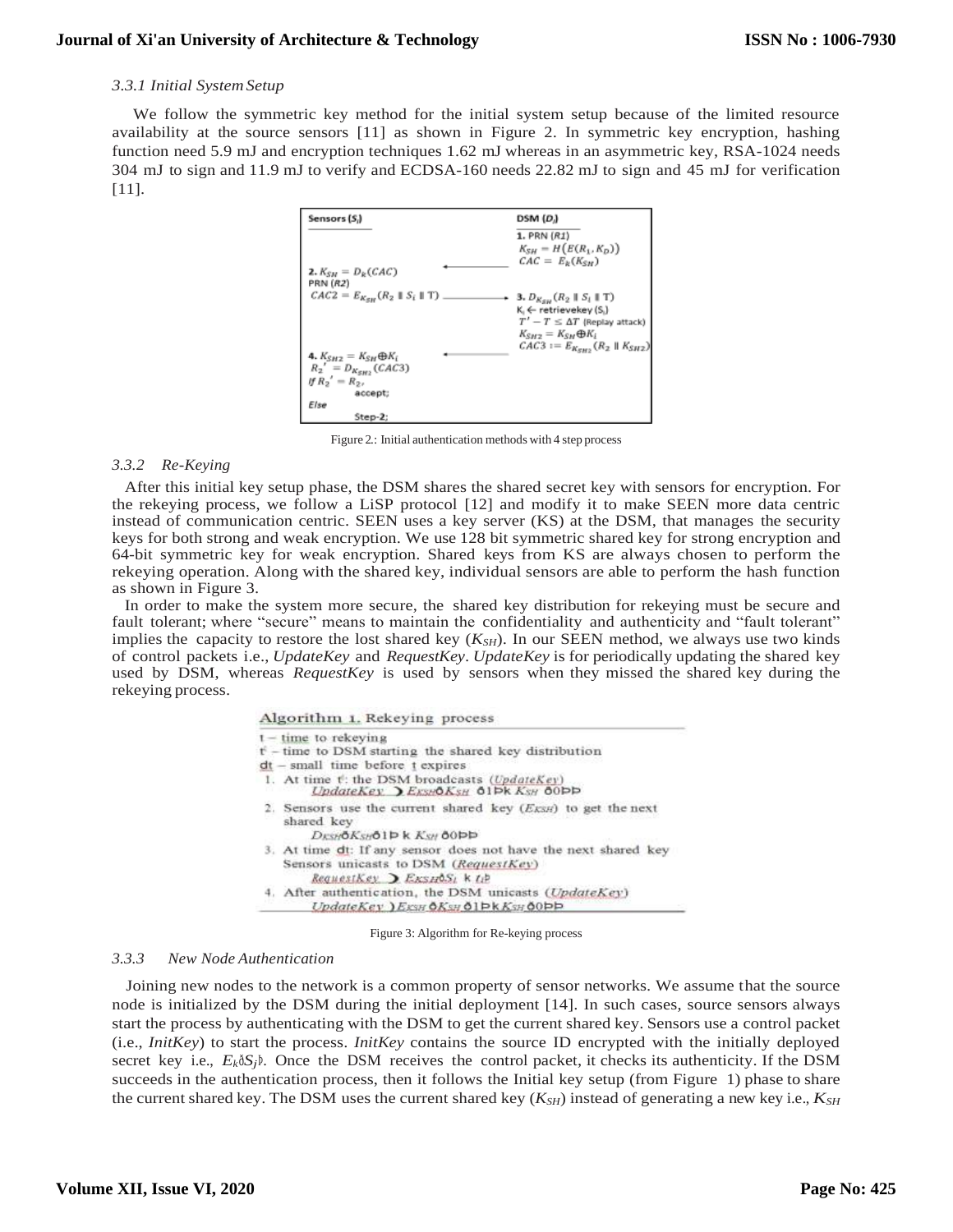<sup>¼</sup> f*<sup>H</sup>*ð*E*ð*R*1*; <sup>K</sup>D*ÞÞg. At the final stage of sharing the shared key, the DSM shares the keys along with a time stamp (*t<sub>i</sub>*) to source sensors ( $E_{KSH2}$   $\delta R_2$  k  $K_{SH2\delta 0}$ ) k  $t_i$ b). For the robust clock skew and shared information

details, the source sensor can get the information from its neighbors [12].

## *3.3.4 Reconfiguration*

The DSM will configure the shared key at the time of the next rekeying process, if (1) any of the source sensors have been compromised; (2) any of the shared keys have been revealed; (3) a source node has overtly requested the shared key; or (4) a source has joined to participate in the data stream. The actions required for the issues highlighted above are summarized as follows:

- DSM withdraws the compromised nodes closed previously. This may expose all earlier shared keys.
- DSM computes new shared keys for both strong and weak encryption and unicasts with control packets.
- DSM answers to the mentioning source with current configuration.
- DSM follows the cauthentication procedure, and if fruitful, DSM reacts to the source by introducing an InitKey control packet.

#### *3.3.5 Encryption/Decryption*

The above defined process makes both shared keys  $(K_{SH}$ ð1Þ k  $K_{SH}$ ð0Þ) available at sensors. Note that KSHð1Þ\$*is always* used for strong encryption, whereas *KSH*ð0Þ *is* always used for weak encryption. Each data block generated at sensors is a combination of two different parts. The first part is for integrity checking and maintaining the confidentiality level, whereas the other part is for the source authentication  $(i.e., A<sub>D</sub>$  1/4  $E<sub>KSH</sub>$   $\delta$ 1 $\delta$   $\delta$  k  $\delta$ <sup>1</sup> $\delta$ <sub>0</sub> k T<sup>p</sup>. The authentication part is always encrypted using the strong encryption key; it contains the source ID for authentication, time stamp (T) to avoid replay attack, and a flag value 1/0;where 1 is for strong encryption of body part (highly sensitive data) or 0 for weak encryption of body part (low sensitivity data). In order to encrypt the data part of the packet, every sensor performs the XOR operation i.e., current shared keys  $K_{SH}$ ð1=0Þ with its own secret key ð $k_i$ Þ, i.e.,  $K_{SH}$ ð1Þ $\mu$ <sup>0</sup> <sup>1</sup>/4  $K_{SH}$ ð1Þ $K_i$  and  $K_{SH}$ ð $0$ þ<sup> $\int$  ¼  $K_{SH}$ ð $0$ Þ $K_l^{\int}$  then it uses the newly generated key to encrypt the data packets. Shared key</sup>  $E_{KSH(1)}$ <sup>0</sup> is always used for strong encryption, whereas shared key  $E_{KSH(0)}$ <sup>0</sup> is used for weak encryption (DATA k MAC) shown in Figure 4. The above specified data block encryption is always based on the data sensitivity level and for data integrity andconfidentiality.



Figure 4: Method to select encryption method based on the data sensitive level

#### *3.4 Mobile Sink Registration*

For a secure data exchange between CHs and mobile sinks, there is a need to register the mobile sinks with a BS as shown in Figure 5. In real-world scenarios, the mobile sinks are always on the move. As a result, the CHs get a very short amount of time to share data with authorized mobile sinks. In the proposed protocol , each b*k* generates an m*k* and some random integers, i.e., *x* and *z*. The generated m*k* and random integers are used to register a  $b_k$  with the BS and these numbers need to be generated before forwarding a registration request. The registration process is based on two hashing functions, i.e.,  $H_1$  and  $H_2$ , for mapping and secure hashing purposes, respectively  $[22]$ . The first hashing function, i.e.,  $H_1$ , is used to perform a map to point hashing operation and the second hashing function, i.e.,  $H_2$ , is used to perform one-way secure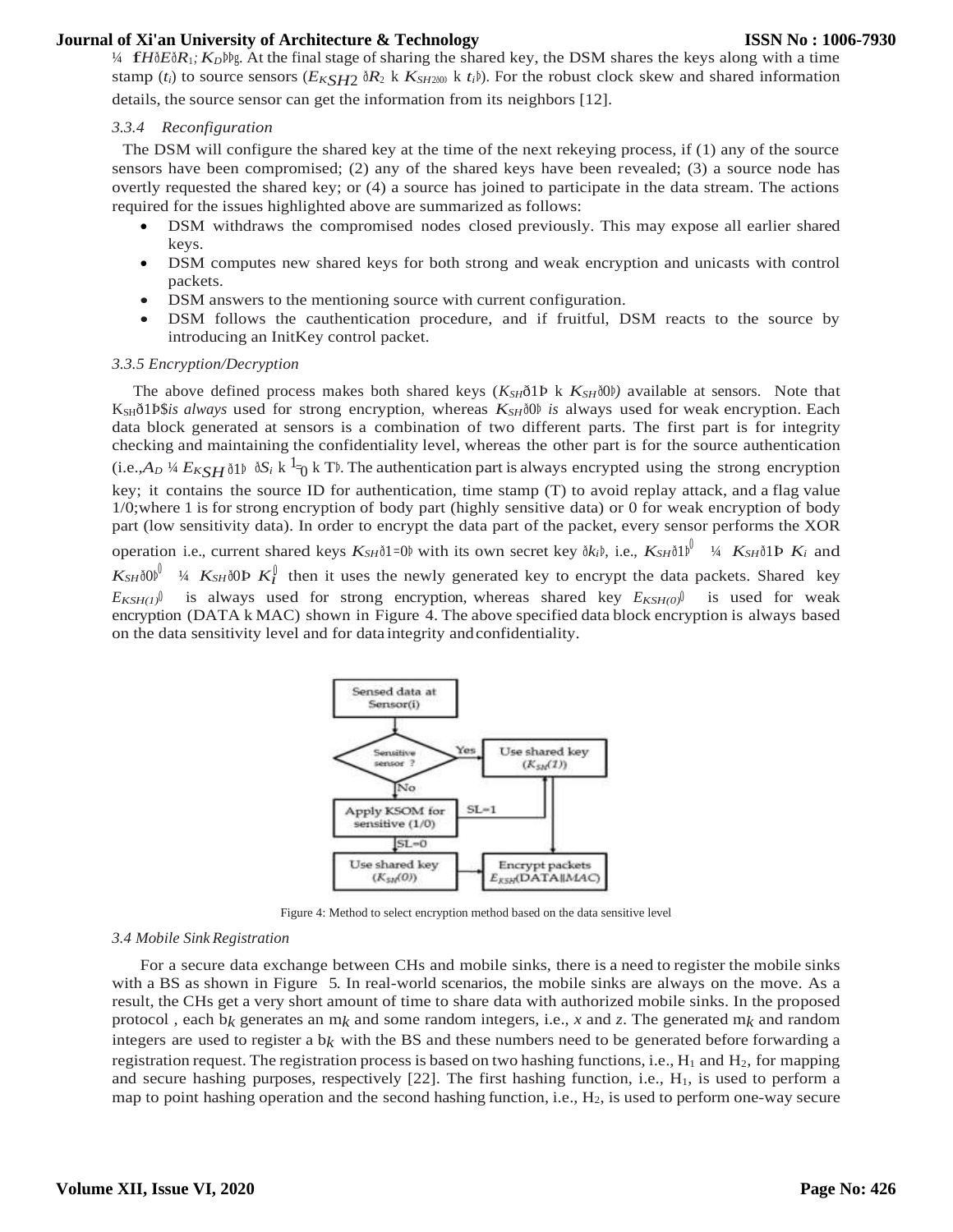hashing. For both hashing operations, the range of values is between 0 and 1.



Figure 5: Registration of mobile sink with base station

After receiving the encrypted response, the BS verifies the identity of the mobile. If the equation holds, the mobile sink is considered authentic otherwise it is considered an intruder node. After verifying the identity of a mobile sink, the BS performs three operations, 1) sharing of registration certificate and timestamp of verified mobile sink with all CHs, 2) forwarding database of elected CHs to verified mobile sinks, and 3) forwarding location information of nearby CHs to verified mobile sinks to complete the registration process.

Once the mobile sink broadcasts a request for a data collection, the nearby CHs reply back with capacity allocation requests based on their low and high priority data. The mobile sink first processes high priority data requests and assigns high capacities to the requesting CHs. Once the capacity is assigned, the CHs immediately start transmitting data. If there is any capacity left at the mobile sink, it is evenly assigned to the CHs with low priority data requests. The capacity allocation process is a continuous process and stops when no more capacity is left.

# IV. EXPERIMENT AND RESULT

In order to evaluate the security strength and efficiency of the SEEN security method under the above specified adverse situations, we experimented in multiple simulation environments. The experiment was conducted using the in- house simulators on an Intel (R) Core (TM) i5-6300 CPU @ 2.40 GHz 2.50 GHz CPU and 8 GB RAM running on Micro- soft Windows 7 Enterprise. We first verified the proposed security approach using Scyther [28]; second, we measured the performance of the approach using JCE (Java Cryptographic Environment) [29]; third, we computed the required buffer size to process our proposed approach using MatLab [30] to measure the efficiency of our method; finally, we used COOJA simulator in Contiki OS [31] to get the network performance of SEEN.

# *4.1 Security Verification*

The SEEN security protocol is simulated in the Scyther simulation environment by using the underlying Security Protocol Description Language (.spdl). Scyther is an automatic security protocol verification tool that can be used to check the correctness of the security protocols. As per the Scyther model, we defined the roles of S and D, where S is a sensing device and D is the receiver (i.e., DSM). In this scenario, S and D have all information for encryption/decryption that is initialized in the system setup and rekeying phase. In this simulation environment, S sends the encrypted data packets to D for security verification. We introduced three types of attacks. First, an attacker changes the data packet while it is in the network. In the second, an adversary steals the property of source (S) and forwards the data packets to D pretending to be S. In the third, an adversary gets the data block to analyze and tries to read the data and replay the data packets.

## *4.2 Performance Comparison*

We used JCE (Java Cryptographic Environment) to experiment on and evaluate the performance of the SEEN method. JCE is the standard extension to the Java platform that provides an implementation context for cryptographic methods. The experiment is based on the features of the JCE in 64 bit Java virtual machine version 1.6. The experiment outcomes for security verification are shown in Figure 6. We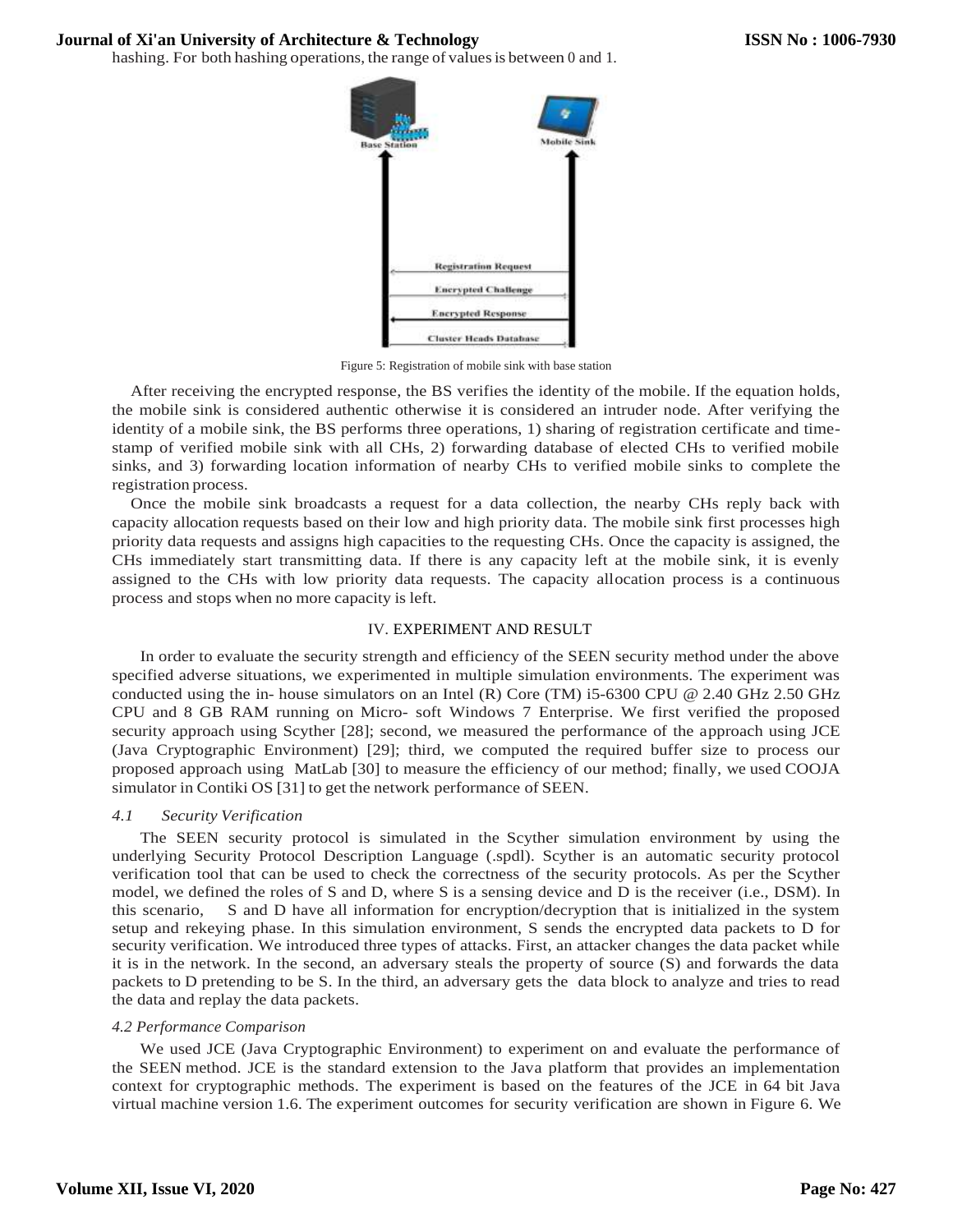compare the performance of SEEN security with advanced encryption standard (AES-128, AES-192), LSec and our previously proposed model for big sensing data streams i.e., DPBSV and DLSeF [19], [20].



Figure 6: Performance comparison SEEN method with AES-128, AES-192, LSec, DPBSV, and DLSeF

#### *4.3 Network Performance*

We tested our SEEN protocol using a COOJA simulator in Contiki OS to get the network performance (i.e., communication overhead and power consumption) [31]. We took the two most common types of sensor (i.e., Z1 and TmoteSky sensors) for network simulation. In this experiment, we checked the performance while computing and distributing the shared key. For network simulation, we took a random area to deploy 51 nodes (i.e., 50 sensors and 1 DSM) in COOJA simulation environment. We took initial battery power of an individual sensor node  $1x10<sup>6</sup>$  J, power consumption for transmission is 1.6W and power consumption for reception is 1.2 W. Apart from these, we follow the default properties of sensors. We assume that the size of each data packet is 30 bytes, nonce 23 bits, and secret key of 64/128 bits and token 4 bytes for the simulation[4].



For every connection, SEEN exchanges control packets for source/DSM authentication and shared key distributions based on the above specified packet sizes. This is an acceptable tradeoff between energy and security for the sensor node. The simulation results of Network Performance are shown in Figure 7. The Secured and Authorized SEEN protocol required extra energy for the network authentication but its difference is very low. The energy consumption by using this protocol remains the same even by increasing the network size. We simulated the scenario using 50 nodes in 10 nodes interval as shows in Figure 7.

#### V. CONCLUSION

In this paper, we have proposed a secure data collection scheme, called Secured and Authorized SEEN Protocol. It has been designed to collect multimedia data using mobile sinks in a wireless multimedia sensor network. The proposed Secured and Authorized SEEN Protocol is based on a clustering concept. A selective encryption mechanism is applied to authenticate both MSNs and CHs. Once authenticated, the MSNs forward captured data to elected CHs, and then it is the responsibility of CHs to share the collected data with nearby verified mobile sinks. The mobile sink verification involves their registration with the base station and authentication with the CHs. The simulation results have shown that our proposed Secured and Authorized SEEN Protocol performs better in terms of security verification, performance comparison and network performance when compared with other established state of the art approaches. Regarding future work, we shall use the simulation results produced in this paper as a base to perform further enhancements in our proposed Secured and Authorized SEEN Protocol to support mobile